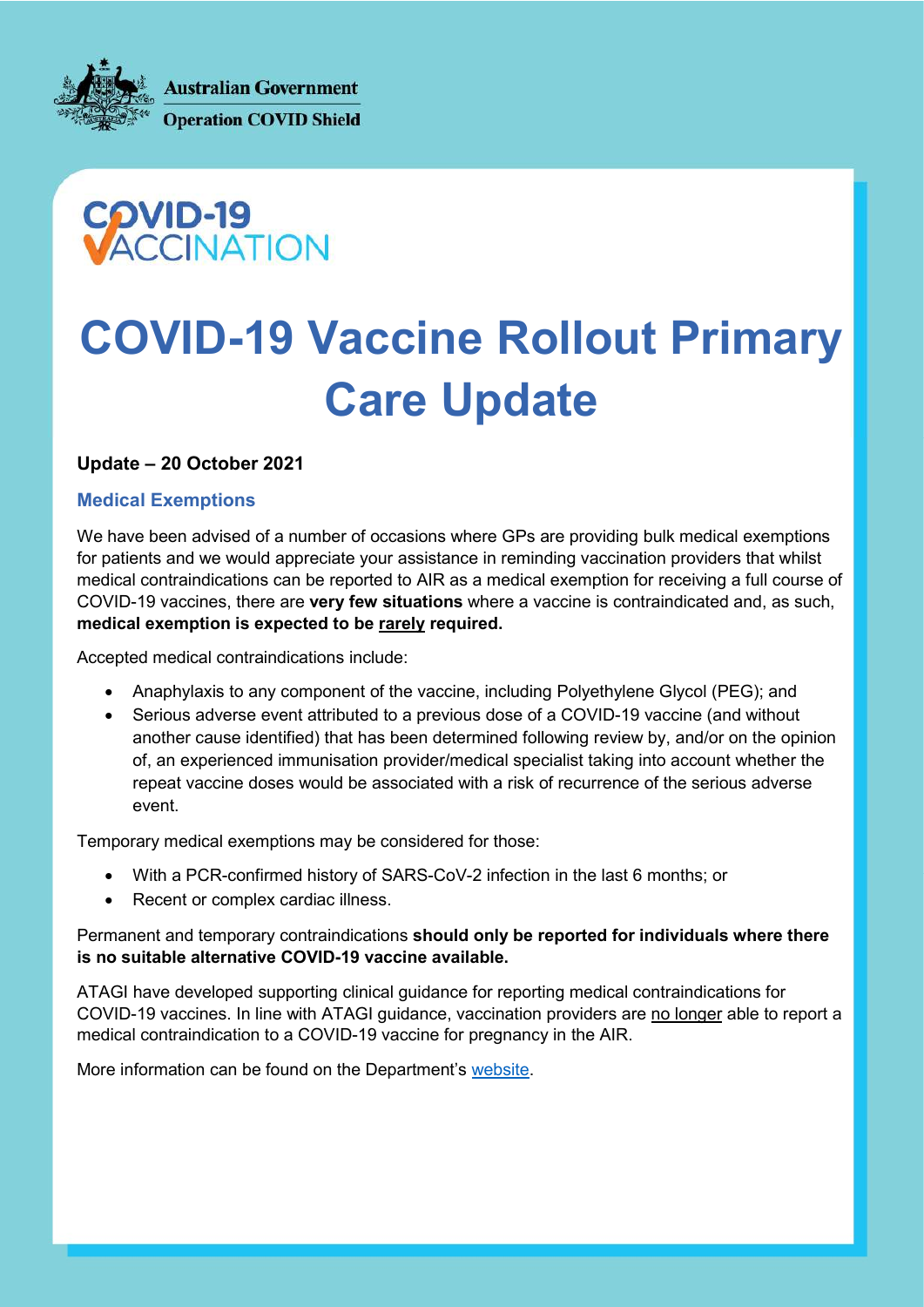#### Inappropriate or False Medical Exemptions

The Department and the National COVID Vaccine Taskforce (NCVTF) take allegations of Medicare non-compliance by health care providers very seriously and all tip-offs will be reviewed in accordance with the Department's compliance assessment procedures. The Department and NCVTF may pursue a range of responses including education, review, audit and investigation into breaches of Australian laws.

The NCVTF are actively monitoring all COVID-19 data (including exemptions) and if outliers are identified, the NCVTF will look to refer these Practices or Practitioners to the relevant health regulatory body or law enforcement for appropriate action.

The Department is working with Services Australia on enhancements to the AIR that will allow individuals with a valid medical contraindication to COVID-19 vaccines to generate a COVID-19 Digital Certificate.

In the meantime, individuals who have a medical contraindication reported for COVID-19 vaccines can use their Immunisation History Statement (IHS) as vaccination evidence. The IHS displays all vaccinations, or medical contraindications, that have been reported to the AIR.

We would appreciate your support in sharing this reminder through your networks and encouraging all vaccination providers to only report valid and clinically appropriate medical contraindications, as well as reminding them of the implications of fraudulent registrations of exemptions.

#### Administering booster shots

Please help us by reminding vaccination providers that booster shots should not be administered until regulatory authority and medical advice has been received.

On 8 October 2021, the Australian Technical Advisory Group on Immunisation (ATAGI) released advice recommending a third dose of COVID-19 vaccine as part of the primary course in individuals who are severely immunocompromised.

This advice is separate from 'booster' shots. The Therapeutic Good Administration (TGA) has not yet authorised boosters for any COVID-19 vaccine.

In addition, ATAGI is anticipated to provide further advice on booster doses shortly, which is expected to include proposed populations and the timing schedule for the booster to be administered following the completion of the primary vaccination course.

Until regulatory authority is received and medical advice has been considered, the National COVID-19 Vaccine Program does not contain a booster vaccine.

We would appreciate your support by sharing this reminder through your networks to help ensure booster doses are not administered outside of program guidelines.